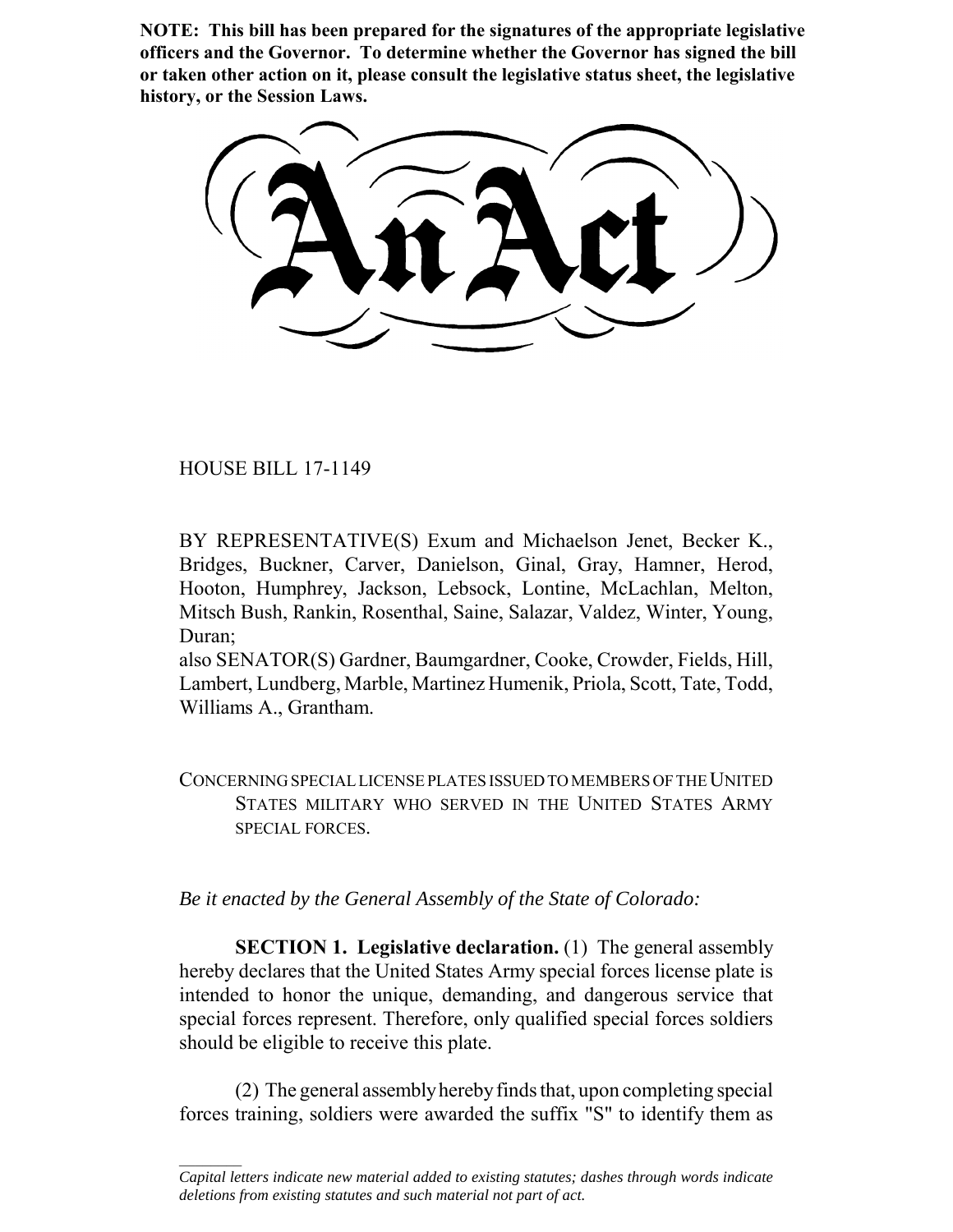qualified special forces. Yet during the past decade, battalion commanders have been giving out the suffix "S" to support soldiers. These soldiers work in areas such as medical support, logistical support, and communications support. This was done to be able to identify them and keep them in the special forces operational community. Because of this change in practice, the suffix "S" no longer denotes qualified special forces soldiers.

**SECTION 2.** In Colorado Revised Statutes, 42-3-213, **amend**  $(18)(b)(II)$  as follows:

**42-3-213. License plates - military veterans - rules - retirement.** (18) **Honorably discharged, retired veteran, or active member of the United States Army special forces.** (b) Beginning January 1, 2008, a natural person who has received an honorable discharge or is an active or reserve member of the United States Army special forces may use a United States Army special forces license plate. When applying for such a license plate, an applicant shall submit:

(II) Orders or a DD214 form that shows an awarded prefix "3"  $\sigma$ r suffix "S" or a designation of "5G", 18/180 series MOS, special forces tab, OSS, or UNPIK-8240.

**SECTION 3. Act subject to petition - effective date applicability.** (1) This act takes effect at 12:01 a.m. on the day following the expiration of the ninety-day period after final adjournment of the general assembly (August 9, 2017, if adjournment sine die is on May 10, 2017); except that, if a referendum petition is filed pursuant to section 1 (3) of article V of the state constitution against this act or an item, section, or part of this act within such period, then the act, item, section, or part will not take effect unless approved by the people at the general election to be held in November 2018 and, in such case, will take effect on the date of the official declaration of the vote thereon by the governor.